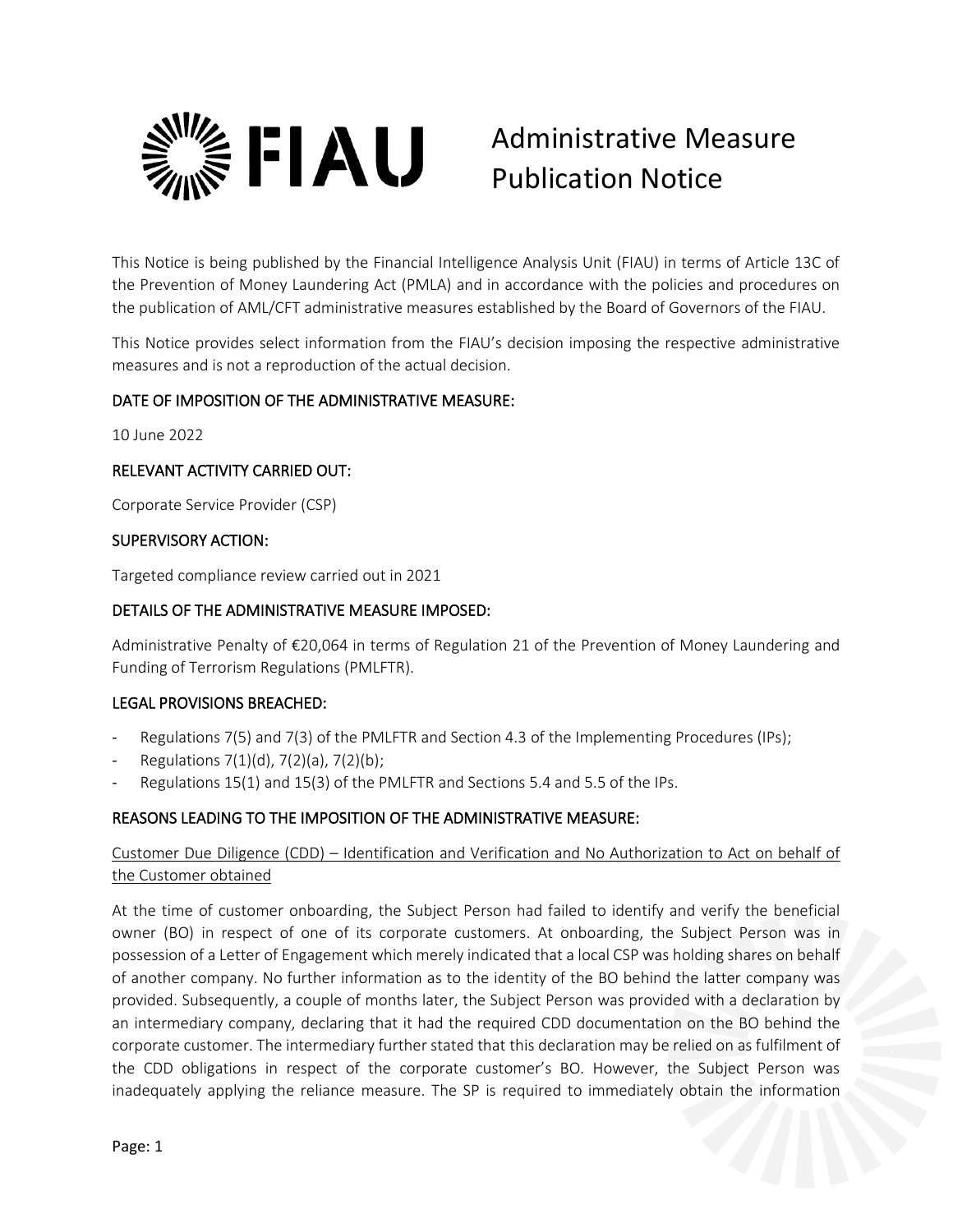required under Regulation 7(1)(a) to (c) of the PMLFTR, including the information required to establish the identity of the Bos from the entity being relied on. It was only almost two years after customer onboarding, that the intermediary company confirmed to the Subject Person the beneficial ownership of the corporate customer. However, the Committee took into consideration the fact that the Company had in the meantime identified the identity of the BOs through C6 screening, even though this was done 6 months following customer onboarding. Therefore, the Committee concluded that the Subject Person's shortcoming concerned the timeliness of the obligation to identify and verify the BO of its corporate customer.

Moreover, the Committee noted that the Subject Person had failed to obtain the authorisation required for the intermediary company to act on behalf of the corporate customer. Aggravating matters further was the fact that the Subject Person constantly received instructions on behalf of the corporate customer through the mentioned intermediary company.

Consequently, in view of the above shortcomings, the Committee decided that the Subject Person was in breach of Regulation 7(5) and 7(3) of the PMLFTR and Section 4.3 of the IPs.

## Ongoing Monitoring – Inadequate Information on the Subsidiary held by the Customer and Inadequate Scrutiny of Transactions

The Committee noted that the Subject Person was aware that one of its corporate customers had incorporated a subsidiary company since the Subject Person itself, as director of this corporate customer had, through a power of attorney, granted power to all employees of another company to incorporate the mentioned subsidiary. The only information held on file in relation to this subsidiary was that its activity would be that of incorporating, managing and supervising businesses. The Subject Person failed to gather more information about the customers targeted by the subsidiary, its target markets, the detail of the managing and supervision of the businesses it would be servicing, and the prospective level of business expected. Due to this failure, the Subject Person could not have a comprehensive profile of its corporate customer. Aggravating matters further was the fact that the Subject Person also failed to obtain the required information notwithstanding the various transactions that were carried out during the business relationship. As a result, the Subject Person was servicing this corporate customer without having a clear understanding as to how its revenue was being generated, and how the resulting transactions were arising. In its representations, the Subject Person claimed that the purpose of the corporate customer's subsidiary was that of a holding company and it did not have any customers/target markets and its purpose was not to provide services but to invest in shares and Intellectual Property. Nonetheless, the Committee remarked that the fact that an entity's purpose is that of investing in Intellectual Property does not mean that it does not have customers nor that it does not have target markets. Also, the Committee considered the fact that during the targeted review the Subject Person did not provide any reference or explanation indicating that the corporate customer's subsidiary invests in Intellectual Property. The Subject Person also failed to prove this when submitting its representations, since the only document indicating the corporate customer's subsidiary's link to trademarks were the entity's financial reports for two specific years. These financial reports were unaudited due to an exemption in the country of incorporation of the corporate customer's subsidiary, which relieved the latter from compiling audited accounts. Indeed, due to these accounts being unaudited, the Auditor for the corporate customer qualified as well.

Moreover, the Subject Person held sufficient information to understand that the BO of the corporate customer also owned other companies. Nonetheless, throughout the business relationship with the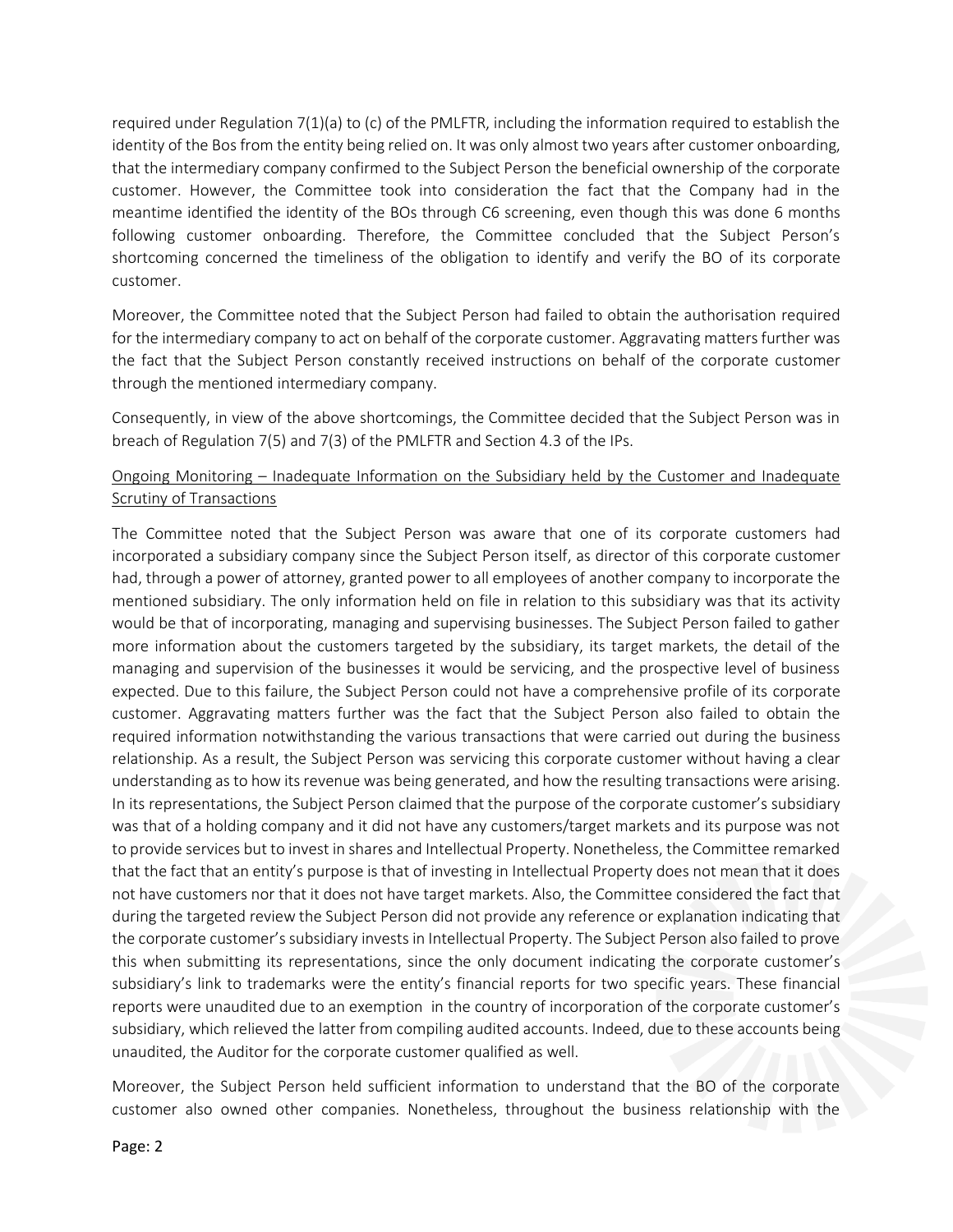corporate customer, the Subject Person failed to question and understand the rationale behind the fact that the same BO required the setting up of four distinct companies, all incorporated in separate jurisdictions and all of which seemed to be providing similar services (to incorporate, manage and supervise businesses).

Moreover, financial statements submitted with the MBR (duly signed by the Subject Person), revealed that the corporate customer's subsidiary had itself a wholly owned subsidiary. Again, the Subject Person failed to obtain explanations and/or documentation to understand the business behind this other subsidiary and the rationale behind the establishment of the latter. A CSP providing services to a holding company is expected to understand and gather information on the trading/commercial activity carried out directly by the holding company's subsidiary or subsidiaries (where these are trading companies), or indirectly by subsidiaries of these subsidiaries in the ownership chain $^1$ .

Furthermore, the Subject Person had failed to adequately scrutinise several transactions which occurred between its corporate customer, and three other companies, notwithstanding that, the Subject Person was aware that all mentioned companies belonged to the same BO:

- Firstly, the corporate customer's subsidiary took a loan of around five million US Dollars (\$5,000,000) from an entity, which as already stated, was also owned by the BO of the corporate customer and its subsidiary.
- Secondly, an Assignment of Debt Agreement outlined that the corporate customer's subsidiary owed the entity referred to earlier over four million US Dollars (\$4,000,000) and accrued interests.
- The same Assignment of Debt Agreement outlined that the corporate customer agreed to take on the entire debt due by the corporate customer's subsidiary and the previously mentioned entity.
- Furthermore, by virtue of a Capital Contribution Agreement, around two million US Dollars (\$2,000,000) of the balance owed to the corporate customer by its subsidiary, was capitalised as paid in share premium to the issued shares held by the corporate customer in the subsidiary.
- Additionally, according to a Debt Assumption Agreement the corporate customer assigned the debt which it took over from its subsidiary, to another company also belonging to the same BO.
- Furthermore, according to a Credit Assignment Agreement, the corporate customer's subsidiary had a claimable credit of over five million US Dollars (\$5,000,000) towards another company, also belonging to the same BO. The Agreement further stated that the mentioned credit was assigned by the corporate customer's subsidiary to the corporate customer. It was also stated that the corporate customer had a credit of over one million US Dollars (\$1,000,000), in favour of its subsidiary. This latter credit had to be compensated with a valuable consideration equal to the nominal value of the abovementioned assignment agreement. The difference had to be paid by the corporate customer to its subsidiary.

 $^1$  Subject Persons are to take notice of the requirements of Part II of the IPs for CSPs on this matter. It is important to clarify that although these IPs were not in force during the start of the relationship with the corporate customer and the incorporation of the abovementioned subsidiaries, the Subject Person was nevertheless expected to obtain information on the subsidiaries since this was crucial and indispensable to understand the holding company (i.e. the customer), satisfy the obligations of having a good customer profile and keep the same updated. Additionally, the Subject Person was expected to take immediate action and gather the required information once the IPs Part II entered into force.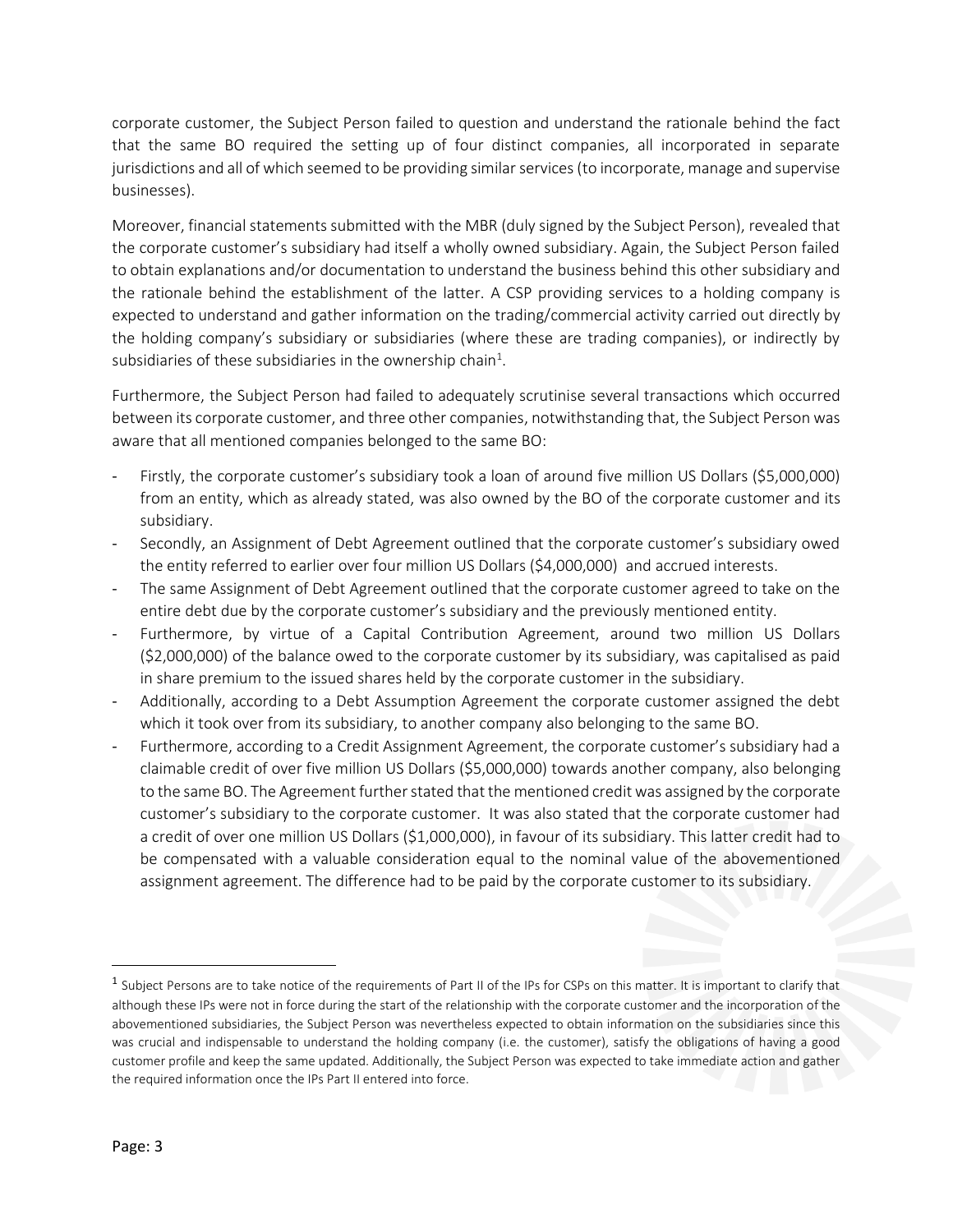Notwithstanding being faced with all the above-mentioned loans and assignments, the Subject Person failed to ascertain the rationale behind these loans and their transfer between interrelated entities belonging to the same BO.

In view of the above, the Committee determined that the Subject Person was in breach of Regulation  $7(1)(d)$ ,  $7(2)(a)$  &  $7(2)(b)$  of the PMLFTR for failure to effectively scrutinise transactions and conduct adequate ongoing monitoring of the business relationship.

## Reporting Obligations

The Subject Person was faced with various Red Flags which should have raised ML/FT concerns on one of its corporate customers. These Red Flags constituted sufficient grounds for the Subject Person to suspect that funds could possibly be proceeds of criminal activity or that ML could have taken place, or that an attempt was made to carry out a transaction or activity related to such proceeds. The red flags identified are outlined below:

- The various providers involved in the relationship. The Subject Persons indeed failed to understand the rationale behind using a foreign intermediary to incorporate a Maltese registered entity with the aim of acting as a holding company, having another local entity holding shares in a fiduciary capacity and requiring the Subject Person (i.e., a third separate provider) to act as Director of the newly incorporated Maltese company.
- The rationale behind the fact that the newly incorporated Maltese holding company (the corporate customer) instructed another foreign entity to incorporate a subsidiary company for the Maltese corporate customer to invest its assets in it. While this on its own is not enough to submit a report to the FIAU, it should have been considered by the Subject Person, especially within the context of the other Red Flags outlined below.
- As evident from the electronic correspondence submitted by the Subject Person with the FIAU for the purposes of the targeted review, the corporate customer's intermediary entity was on various occasions irresponsive, not clear with their replies and not in time in delivering what was requested.
- Over the years, loans were being taken and assigned between four companies belonging to the same BO, without evidence of the necessity of the loans, as well as without a clear rationale for the assignments between the companies (as better explained in the preceding section). This should have triggered suspicion that the BO might be using these companies to layer funds through interparty loans. This is further substantiated through several changes of debt/credit assignments across the companies, all belonging to the same BO.
- The last available audited financial statements were for the period end 2016. These outlined that they were prepared on a break-up basis since the management intended to liquidate the corporate customer in the near future. No other financial statements have been prepared, audited and provided to the registrar of companies since then. Yet, the corporate customer was still relatively operational as clearly outlined from the loans granted, their transfers and other credit transfers that took place since 2016. These operations were not being adequately accounted and audited.

In view of the above, the Committee determined that the Company was in breach of Regulation 15(1) and 15(3) of the 2018 PMLFTR as well as Sections 5.4 and 5.5 of the IPs for failure to effectively implement internal and external reporting procedures including the failure to submit an STR to the FIAU in such circumstances.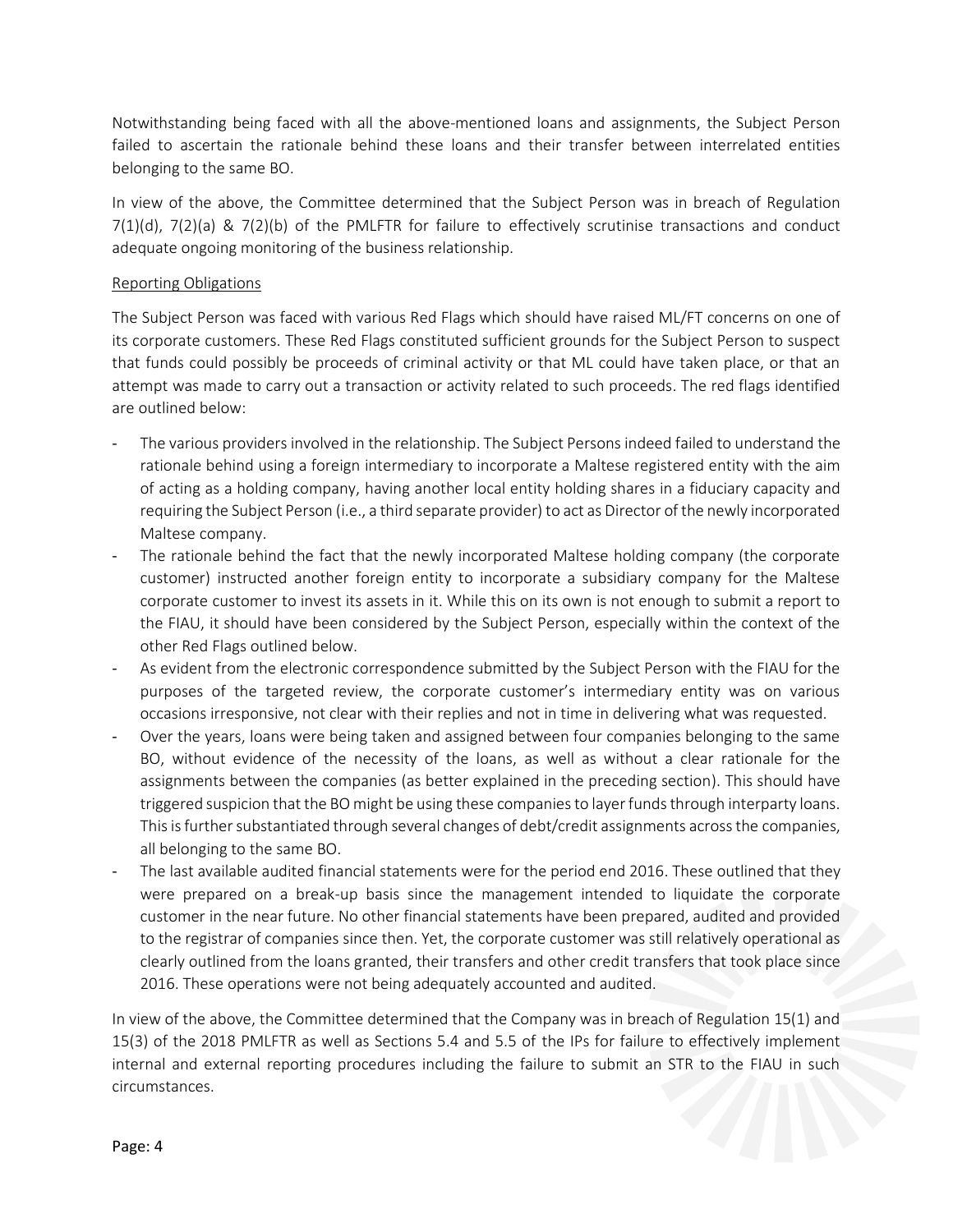## ADMINISTRATIVE MEASURES TAKEN BY THE FIAU'S COMPLIANCE MONITORING COMMITTEE (CMC):

After taking into consideration the abovementioned breaches by the Subject Person, the Committee decided to impose an administrative penalty of twenty thousand and sixty-four euro (€20,064) with regards to the breaches identified in relation to:

- Regulations 7(5) and 7(3) of the PMLFTR and Section 4.3 of the IPs for the failure to identify the BO of one of its corporate customers at onboarding and for the failure to obtain the authorisation required for the intermediary company to act on behalf of the mentioned corporate customer.
- Regulations 7(1)(d), 7(2)(a) & 7(2)(b) of the PMLFTR for the failure to effectively scrutinise transactions and conduct adequate ongoing monitoring of the business relationship.
- Regulations 15(1) and 15(3) of the PMLFTR for the failure to effectively implement internal and external reporting procedures including the failure to submit an STR to the FIAU in such circumstances.

When deciding on the appropriate administrative measures to impose, in addition to the specific breaches outlined above, the Committee took into consideration the importance of the obligations being breached, the seriousness of the findings identified, and the risk of possible ML caused by the breaches identified. The Committee also considered the Subject Person's size and the impact that the Subject Person's failure may have had on both its operations and on the local jurisdiction. The good level of cooperation portrayed by the Company and its officials throughout the supervisory process were also factored in.

## Key Takeaways

- Prior to establishing a business relationship with a new corporate customer, a Subject Person is required to undertake appropriate checks and gather information to be able to establish a company's ownership and control structure including ascertaining who is the beneficial owner. Having established who is the beneficial owner, the Subject Person must ensure that the corporate customer provides it with the personal details of the beneficial owner as listed in Section 4.3.1(i) of the IPs. The Subject Person then must verify the beneficial owner's identity by applying any of the verification measures referred to in Section 4.3.1 of the IPs that may be most appropriate to the circumstances of the case.
- The Subject Person must ensure that the intermediary acting for and on behalf of the customer is duly authorised in writing to do this. Thus, the Subject Person must obtain and retain on file either the original or a copy of the authorisation granted by the customer to the intermediary.
- The information on the activity or purpose that the company or partnership/s will be carrying out or serving must involve understanding the trading/commercial activity that is to be carried out by the company. When the company is not set up to carry out a commercial/trading activity but rather to hold assets (e.g., a shareholding in another entity), it is not enough to simply determine the purpose of that company, which may be quite self-evident from the nature of the company itself (i.e., to hold shares in a subsidiary company or companies). The CSP providing services to that company is expected to understand and gather information on the trading/commercial activity carried out directly by the holding company's subsidiary or subsidiaries (where these are trading companies), or indirectly by subsidiaries of these subsidiaries in the ownership chain. It is only by doing this that the CSP can get a holistic understanding of what purpose or activity the holding company will be linked to.